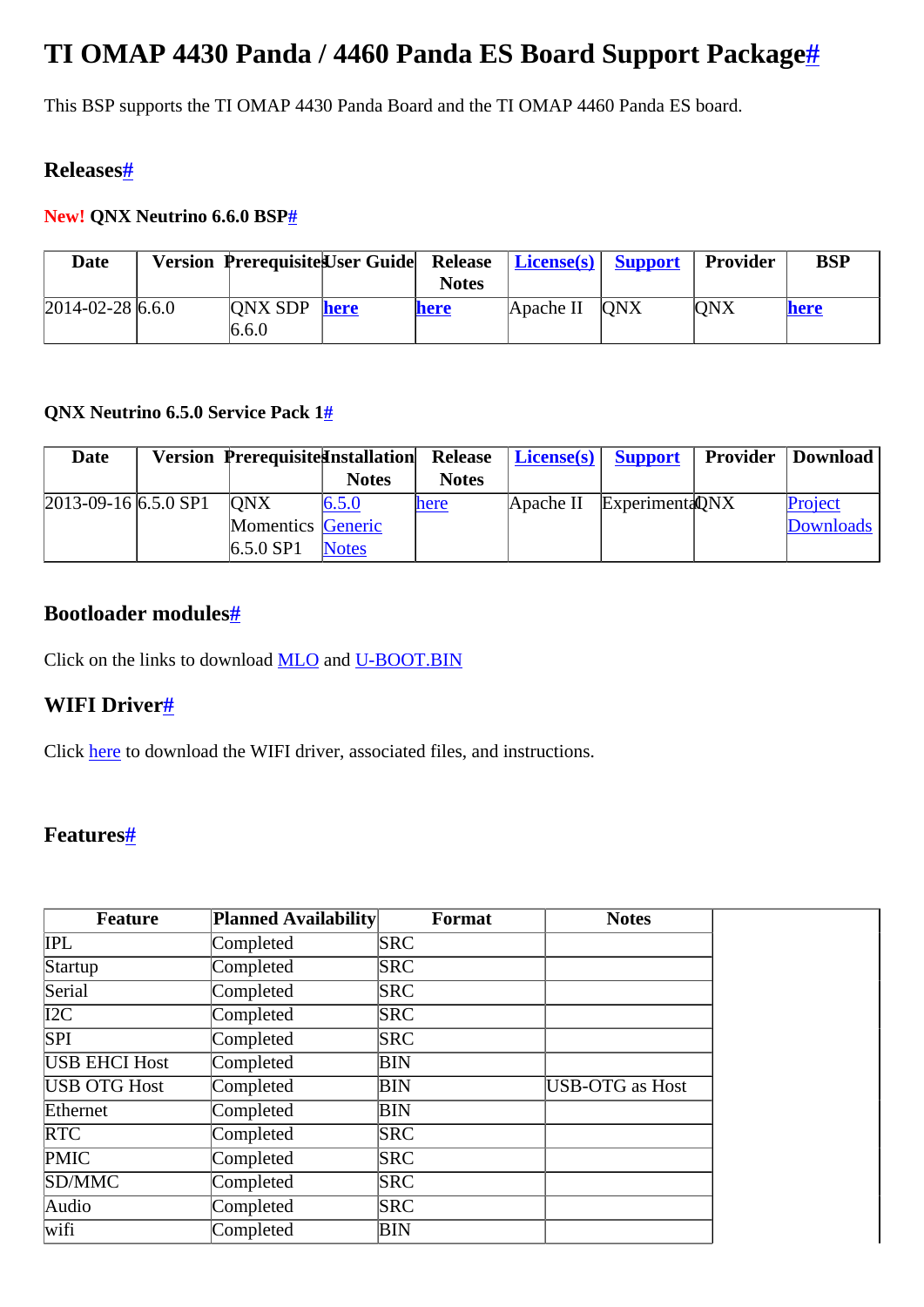| <b>TI SYSlink</b> | contact TI |            |                     |  |
|-------------------|------------|------------|---------------------|--|
| Graphics          | Completed  | <b>SRC</b> | for QNX $6.5.0$ SP1 |  |
|                   |            |            | graphics support,   |  |
|                   |            |            | contact sales       |  |

# <span id="page-1-0"></span>**QNX Neutrino 6.6.0 Change History[#](#page-1-0)**

## <span id="page-1-1"></span>**February 28, 201[4#](#page-1-1)**

• Initial post

# <span id="page-1-2"></span>**QNX Neutrino 6.5.0 Change History[#](#page-1-2)**

#### <span id="page-1-3"></span>**Release 1.00[#](#page-1-3)**

• Initial post

## <span id="page-1-4"></span>**October 7, 201[1#](#page-1-4)**

Milestone 2 (added IPL and audio, updated release notes)

#### <span id="page-1-5"></span>**December 8, 201[1#](#page-1-5)**

Milestone 3:

- IPL updated to properly support full 1 gigabyte DRAM
- support for native Cortex A8 cached page table entries
- added serial HCI support
- fixed issue with IPL not importing / building correctly in IDE
- fixed issue with board hangs when io-pkt is slayed
- updated release notes
- removed custom binaries for io-pkt and libc from BSP (stock QNX 6.5.0 versions can now be used)

#### <span id="page-1-6"></span>**January 9, 201[2#](#page-1-6)**

Milestone 3 updated to support Pandaboard Rev. A4 (with Silicon rev. ES2.3): new MLO, U-Boot.bin, and updates to IPL and Startup code to recognize this silicon version

## <span id="page-1-7"></span>**February 7, 201[2#](#page-1-7)**

Fix for audio playback issue with new MLO for rev. A4

#### <span id="page-1-8"></span>**March 8, 201[2#](#page-1-8)**

updated to allow booting with Pandaboard-ES (with OMAP4460 [SoC\)](http://community.qnx.com/sf/wiki/do/createPage/projects.bsp/wiki?pageName=SoC&referrerPageName=TexasInstrumentsOMAP4430Panda) - more Pandaboard-ES support to be added in next release